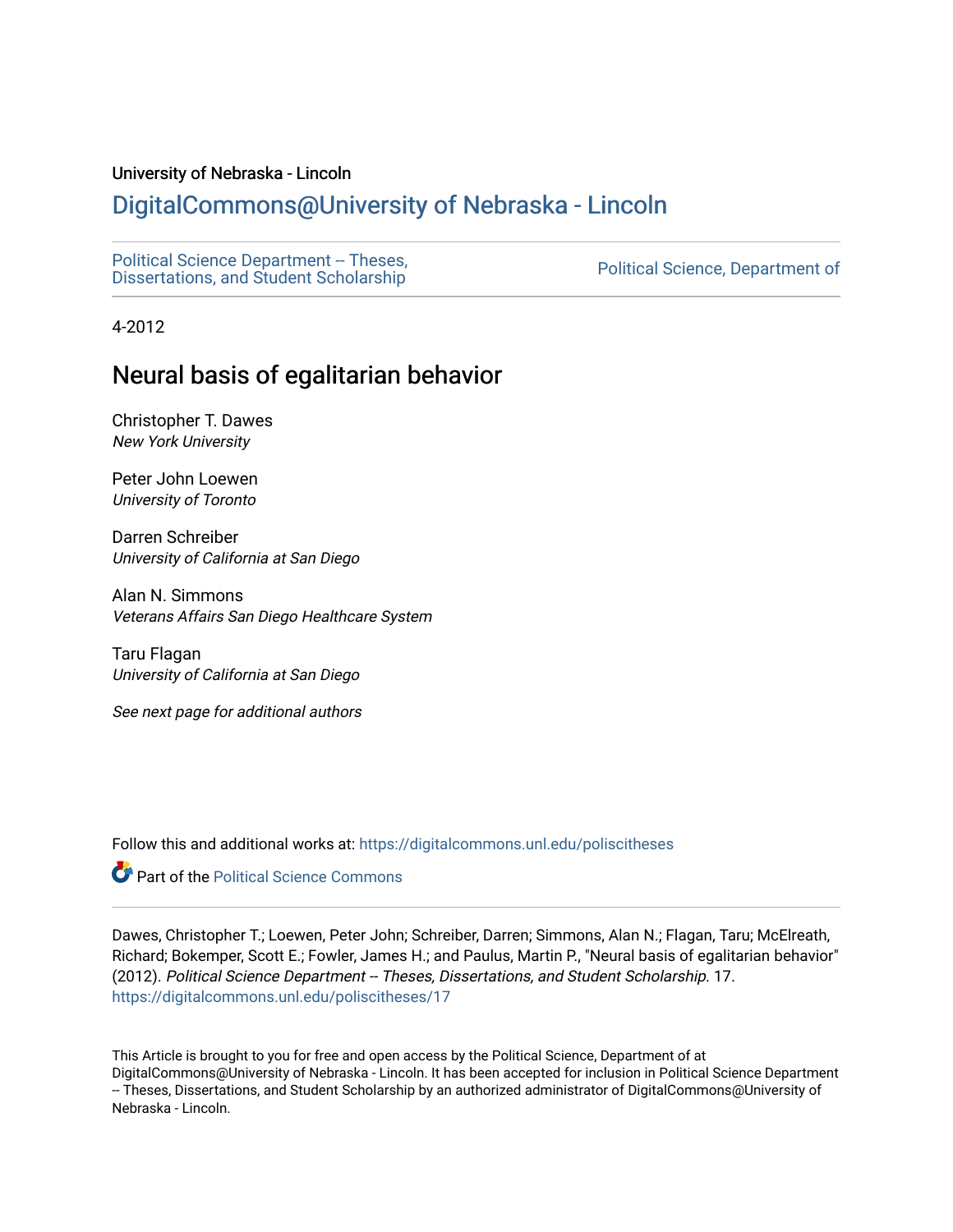### Authors

Christopher T. Dawes, Peter John Loewen, Darren Schreiber, Alan N. Simmons, Taru Flagan, Richard McElreath, Scott E. Bokemper, James H. Fowler, and Martin P. Paulus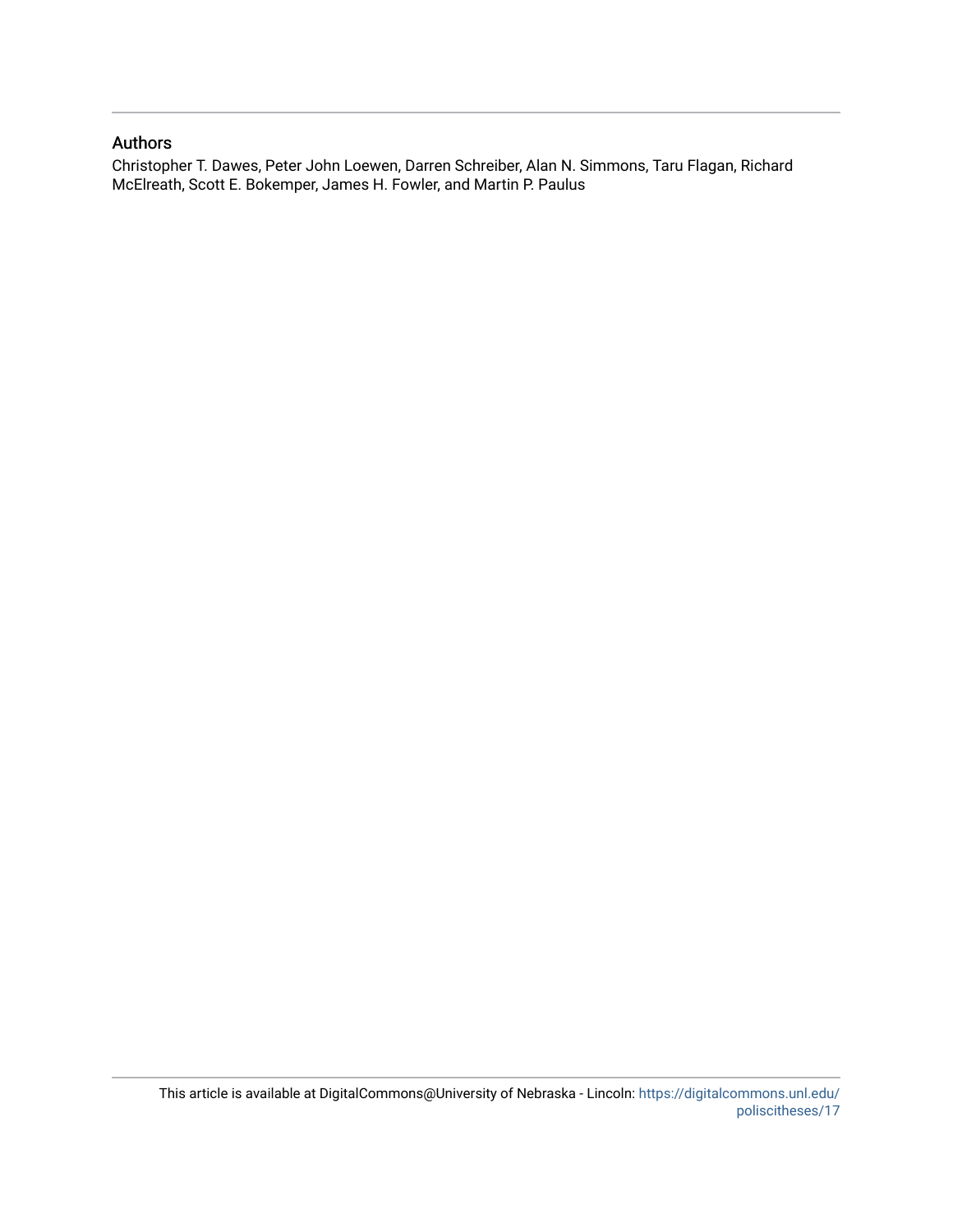Christopher T. Dawes<sup>a,1</sup>, Peter John Loewen<sup>b</sup>, Darren Schreiber<sup>c</sup>, Alan N. Simmons<sup>d,e</sup>, Taru Flagan<sup>d,f</sup>, Richard McElreath<sup>g</sup>, Scott E. Bokemper<sup>h</sup>, James H. Fowler<sup>c,i</sup>, and Martin P. Paulus<sup>d,e,f</sup>

<sup>a</sup>Department of Politics, New York University, New York, NY 10012; <sup>b</sup>Department of Political Science, University of Toronto, Toronto, ON, Canada M5S 3G3;<br>SDepartment of Political Science, <sup>d</sup>Department of Psychiatry, <sup>f</sup> Department of Political Science, <sup>d</sup>Department of Psychiatry, <sup>f</sup>Laboratory of Biological Dynamics and Theoretical Medicine, and School of Medicine, University of California at San Diego, La Jolla, CA 92103; <sup>e</sup>Psychiatry Service, Veterans Affairs San Diego Healthcare System, San Diego, CA 92161;<br><sup>9</sup>Department of Anthropology, University of California, Davis, CA 95616;

Edited by Terrence J. Sejnowski, The Salk Institute for Biological Studies, La Jolla, CA, and approved March 2, 2012 (received for review November 18, 2011)

Individuals are willing to sacrifice their own resources to promote equality in groups. These costly choices promote equality and are associated with behavior that supports cooperation in humans, but little is known about the brain processes involved. We use functional MRI to study egalitarian preferences based on behavior observed in the "random income game." In this game, subjects decide whether to pay a cost to alter group members' randomly allocated incomes. We specifically examine whether egalitarian behavior is associated with neural activity in the ventromedial prefrontal cortex and the insular cortex, two regions that have been shown to be related to social preferences. Consistent with previous studies, we find significant activation in both regions; however, only the insular cortex activations are significantly associated with measures of revealed and expressed egalitarian preferences elicited outside the scanner. These results are consistent with the notion that brain mechanisms involved in experiencing the emotional states of others underlie egalitarian behavior in humans.

behavioral economics | egalitarianism

An intriguing aspect of human behavior that has long puzzled<br>scholars (1) is that individuals are willing to sacrifice their own resources to promote equality in groups. For example, when dividing resources between oneself and others, people make fair divisions, at a cost to themselves, when the interaction is anonymous and the opportunity for reciprocity does not exist (2). Individuals reject unequal divisions offered by others, even if rejection means neither party receives anything (3); they reject payment for a task after having observed another receiving a higher payment for the same task, even when they had accepted the lower payment before observing others' payoffs (4); and they voluntarily pay a personal cost to increase the resources of the poorest members of their groups and decrease the resources of the richest members, even when no reputational benefits or reciprocity can be expected (5).

Recent neuroscience studies using functional MRI (fMRI) have begun to identify the neural mechanisms underlying other-oriented behavior. For example, reward-related mechanisms play an important role when individuals engage in costly punishment of people who choose not to contribute to a mutual effort (6), during both mandatory and volitional giving to others (7), and when contemplating more equal divisions of resources (8). However, the focus of these experiments has been on dyadic instead of group interactions. Moreover, although these studies identify brain areas active during valuation, they do not identify which activations can be used to predict which individuals will actually engage in egalitarian behavior outside of a scanner.

To better understand what neural mechanisms might underlie egalitarian behavior in groups, we use a procedure called the "random-income" game. In this game, participants in a group are arbitrarily assigned a level of income and the group is assigned to one of three specific levels of income distribution by a computer (see *[SI Methods](http://www.pnas.org/lookup/suppl/doi:10.1073/pnas.1118653109/-/DCSupplemental/pnas.201118653SI.pdf?targetid=nameddest=STXT)*). Past analyses of the random-income game have shown that participants are willing to pay to take from the rich and to give to the poor, even in circumstances where the participants have no control of their initial income level and the group's initial

This article is a U.S. government work, and is not subject to copyright in the United States.

income distribution. This willingness to pay is driven in part by emotional responses to unequal outcomes (5). Importantly, those with the greatest sensitivity to inequality in the random-income game are also those most likely to engage in costly punishment of noncontributors in a separate public-goods game (9), a behavior that has been shown to promote cooperation in humans (10).

We conducted an fMRI experiment on 20 subjects (10 male, 10 female) to identify brain regions involved in different stages of a random-income game paradigm (Fig. 1). In this experiment, each scanned subject was placed in a group with three subjects outside the scanner in each round, and all subjects made decisions in 20 rounds, giving each scanner subject 60 opportunities to decide whether to send positive or negative tokens to group members of different incomes. Consistent with other studies conducted outside the scanner (5), the behavioral results show that participants were increasingly willing to pay to take money from those with the highest incomes and to give money to those with the lowest (Fig. 1).

### Results

Based on results of other studies involving social inequality (11, 12), we focused on activations within the ventromedial prefrontal cortex (vmPFC), which includes the medial orbitofrontal cortex (13). Consistent with this earlier work (8), we find that activation in this area is associated with decision-making in the randomincome game. However, we did not find a significant relationship between activation and measures of expressed and revealed egalitarian preferences elicited outside the scanner (Fig. 2).

In addition to the vmPFC, we focused on the insular cortex as a region of interest (ROI) because it has been shown to be an important neural substrate in a diverse set of experiments that involve the relationship between the individual and others. For example, unfair treatment by others in the ultimatum game appears to trigger insular activity (3), with higher activations corresponding to more frequent rejection of the unfair offers (12). Inequality aversion within different contextual situations has also been associated with activation in the insula in other ultimatum-game scenarios (14). Others have reported that individuals with personality disorders exhibit dysfunction in the insula that is associated with impaired trust and social cooperation (15). These and other results suggest that the insular cortex in general is critical for the perception of internal states (16), and that the anterior insula is particularly important for awareness of our own feelings as they relate to others (17), which may be especially relevant for empathy in decision-making situations (18). Insula activation has also been linked to volitional prosocial behavior induced by em-

ECONOMIC

NEUROSCIENCE

**JEUROSCIENCE** 

Author contributions: C.T.D., P.J.L., D.S., A.N.S., T.F., R.M., J.H.F., and M.P.P. designed research; C.T.D., P.J.L., D.S., A.N.S., T.F., J.H.F., and M.P.P. performed research; C.T.D., P.J.L., D.S., A.N.S., J.H.F., and M.P.P. analyzed data; and C.T.D., P.J.L., D.S., A.N.S., S.E.B., J.H.F., and M.P.P. wrote the paper.

The authors declare no conflict of interest.

This article is a PNAS Direct Submission.

<sup>&</sup>lt;sup>1</sup>To whom correspondence should be addressed. E-mail: [cdawes@nyu.edu](mailto:cdawes@nyu.edu).

This article contains supporting information online at [www.pnas.org/lookup/suppl/doi:10.](http://www.pnas.org/lookup/suppl/doi:10.1073/pnas.1118653109/-/DCSupplemental) [1073/pnas.1118653109/-/DCSupplemental](http://www.pnas.org/lookup/suppl/doi:10.1073/pnas.1118653109/-/DCSupplemental).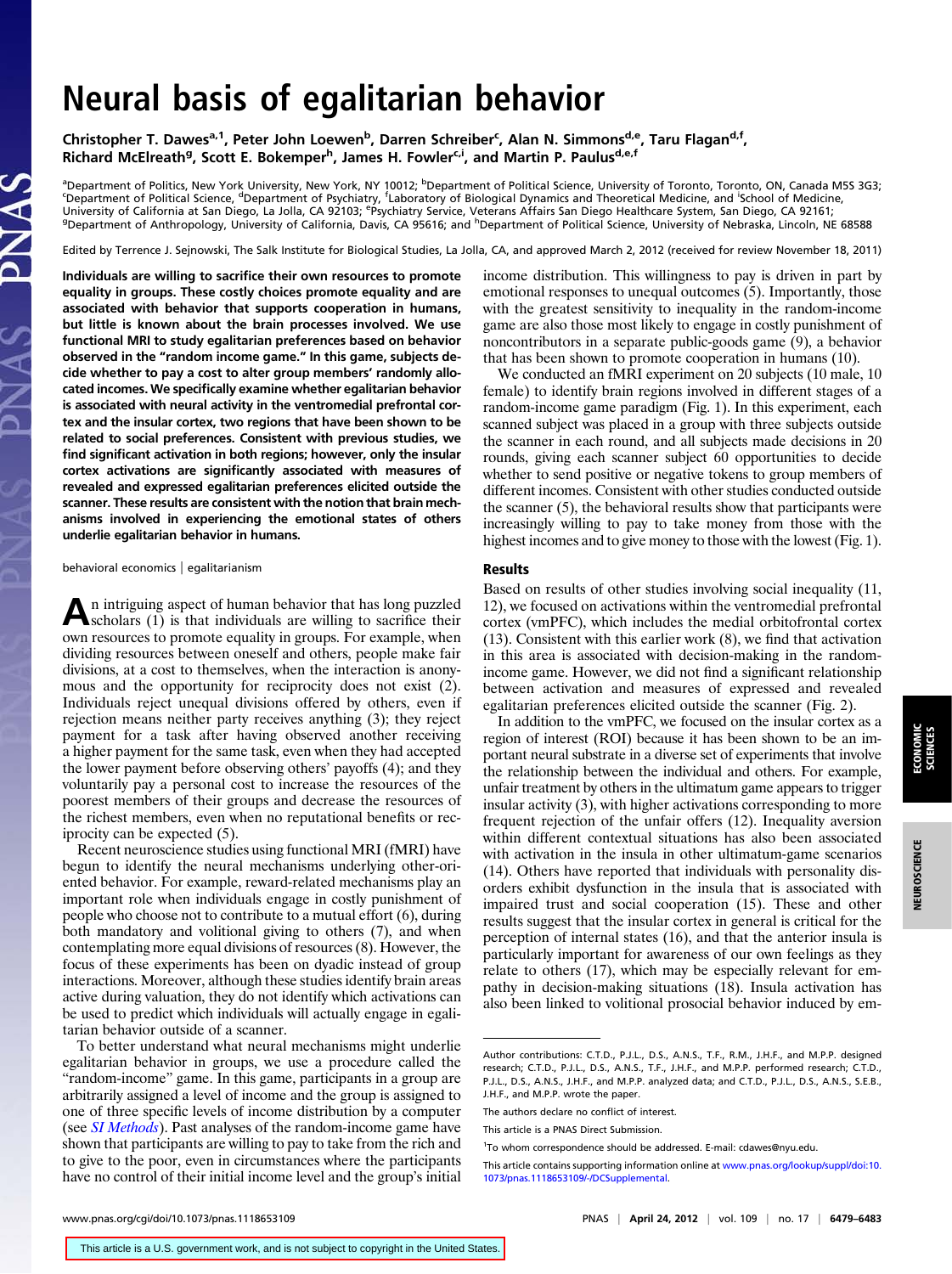

Fig. 1. Sample initial screenshot (Upper Left) shows own income at bottom and income of each other group member at top. During decision phases, income beneath silhouette changes to reflect incomes that will result from the subject's actions. The timeline for each trial (Lower Left) included an initial phase where randomly drawn incomes for each group member were shown, three decision phases in which the subject sees a target group member's income and then chooses whether or not to give or take tokens from the target, and an outcome phase where resulting incomes for each group member are shown. To identify ROIs, we regressed voxel activations on the convolution of six time-varying covariates with heights depending on initial own income, initial group equality, target "richness" (target income minus mean group income among those who earn more than average), target "poorness" (mean group income minus target income among those who earn less than average), change in one's own income, and change in group equality. Consistent with previously published work (1), scanner subjects tend to give tokens to low earners (Upper Right) and take away tokens from high earners (Lower Right). Vertical lines indicate SEMs.

pathy toward other's emotional or physical pain (19). Thus, we expected that this brain region would be a likely candidate for involvement in egalitarian behaviors.

Our neuroimaging results support the role of the insular cortex in egalitarian behavior. Specifically, we identified a region within the transition area of lateral inferior frontal gyrus and anterior insula (Fig. 2), where activations correlated significantly with changes in group equality when resulting incomes were shown at the end of each trial. These activations were also significantly associated with two additional measures of egalitarianism. First, the activations correlated with a widely used index of self-reported egalitarianism (Huber regression,  $P = 0.009$ ) (Fig. 2, Top, Center). Second, the activations were significantly associated with egalitarian behavior measured by a series of dictator games ([SI Methods](http://www.pnas.org/lookup/suppl/doi:10.1073/pnas.1118653109/-/DCSupplemental/pnas.201118653SI.pdf?targetid=nameddest=STXT)) played after the scan session (Huber regression,  $P = 0.05$ ) (Fig. 2, Top, Right).

### **Discussion**

To summarize, this experiment shows that some parts of the brain are more active during egalitarian outcomes, and these activations are correlated with egalitarian behavior inside the scanner. However, a more crucial result is that the activations are also correlated with behavior outside the scanner, including selfreported preferences for egalitarian outcomes and game behavior that reveals how willing subjects are to use their own resources to obtain egalitarian outcomes within their groups. Taken together, the evidence suggests that the anterior insular cortex plays a critical role in egalitarian behavior in humans. This conclusion is consistent with a broader view of the insular cortex as a neural substrate (17) that processes the relationship of the individual with respect to his or her environment (19). The predominately left-lateralized activation may point toward the possibility of a positive valence or energy-preserving mode- (17) related processing during egalitarian behavior (i.e., individuals may see the group as a greater good that is worth preserving). The fact that the insula is directly involved in physiological, food, and pain-related processing supports the general notion that prosocial behavior, which is important for survival of both the individual and the group/species, is implemented on a fundamental physiological level similar to breathing, heartbeat, hunger, and pain.

Adam Smith (1) contended that moral sentiments like egalitarianism derived from a "fellow-feeling" that would increase with our level of sympathy for others, predicting not merely aversion to inequity, but also our propensity to engage in egalitarian behaviors. The evidence here supports such an interpretation. Although individuals may experience internal rewards when punishing antisocial behavior (6) and may have preferences for social equality (8), our results suggest that it is the brain mechanisms involved in experiencing the emotional and social states of self and others (17–21) that appear to be driving egalitarian behaviors.

Our results have important implications for theories of the evolution of prosocial behavior that suggest culturally transmitted "leveling mechanisms"—for example, food sharing and monogamy—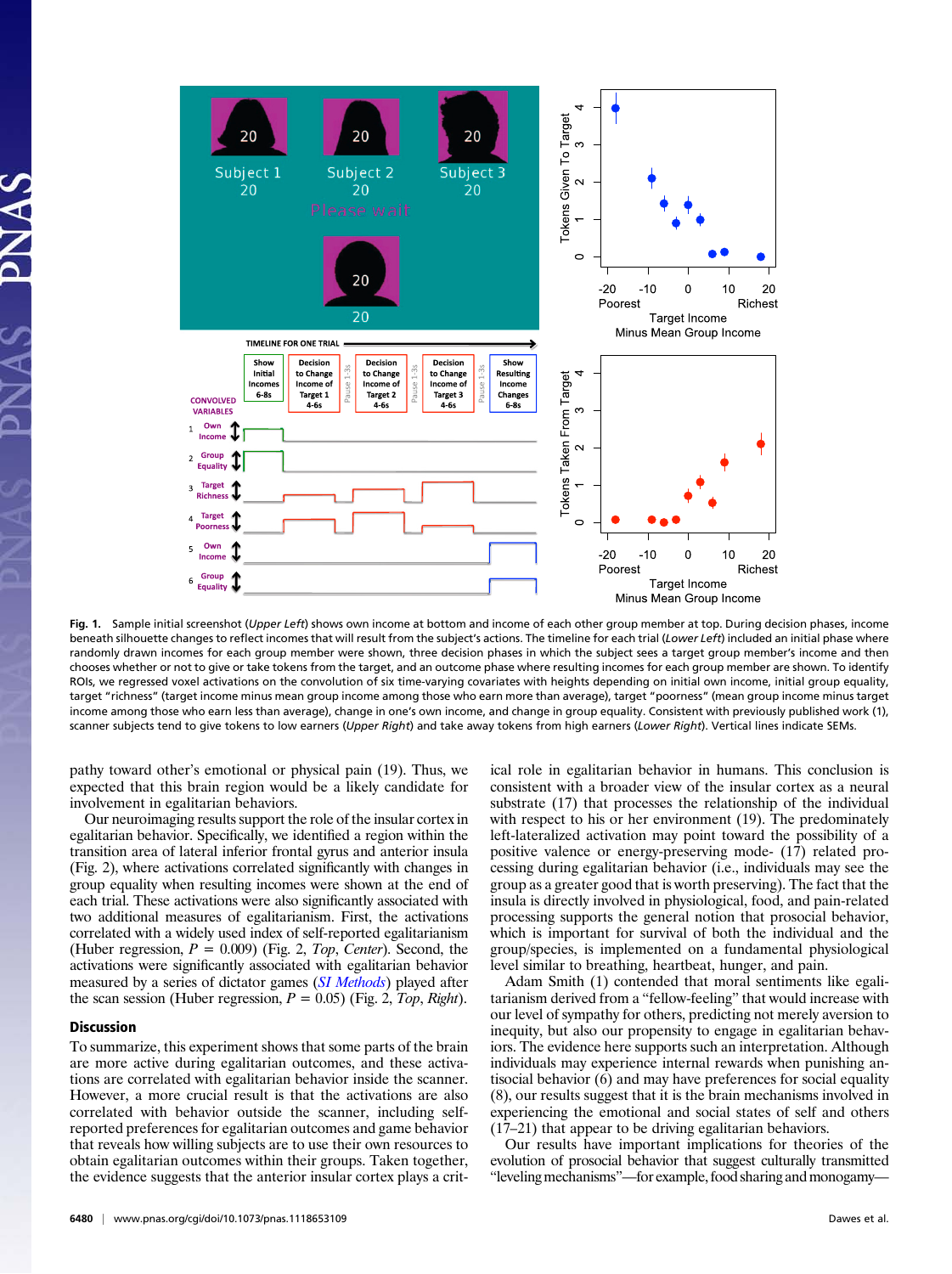

Fig. 2. ROIs in the insular cortex where activations correlated significantly with change in group equality when resulting incomes were shown at the end of each trial. Between subject activations in Insula ROI 1 predict a self-reported measure of egalitarianism (first row, Center). They also predict egalitarian behavior as measured in a series of dictator games with different multipliers (first row, Right). Insula ROI 2 (second row) shows the same pattern, but the relationships are not significant. Two ROIs in the vmPFC (third and fourth rows) show no relationship with egalitarianism measured outside the scanner. Lines and P values based on Huber regression.

stifle within-group competition and create circumstances in which intergroup antagonism generates selective pressure for altruistic behaviors (22). A concern for equality may have originally evolved because it fostered the conditions necessary for early human groups to maintain a high level of cooperation (23). Future research should focus on the interconnectivity of regions of the brain involved in egalitarianism and altruism to better understand how these two behaviors may have coevolved.

### Methods

Stimulus/Task. To measure egalitarian behavior we use the random-income game (5). In this game, subjects are divided into groups of four anonymous members each. Each player receives a sum of monetary units (MUs) randomly assigned by a computer and each MU equals US \$0.05. To maximize differences in initial group inequality we created three kinds of groups: a purely equal group (MUs for each group member = 20, 20, 20, and 20), a low-inequality group (MUs = 11, 17, 23, and 29), and a high-inequality group (MUs = 2, 14, 26, 38). Subjects are shown the payoffs of other group members for that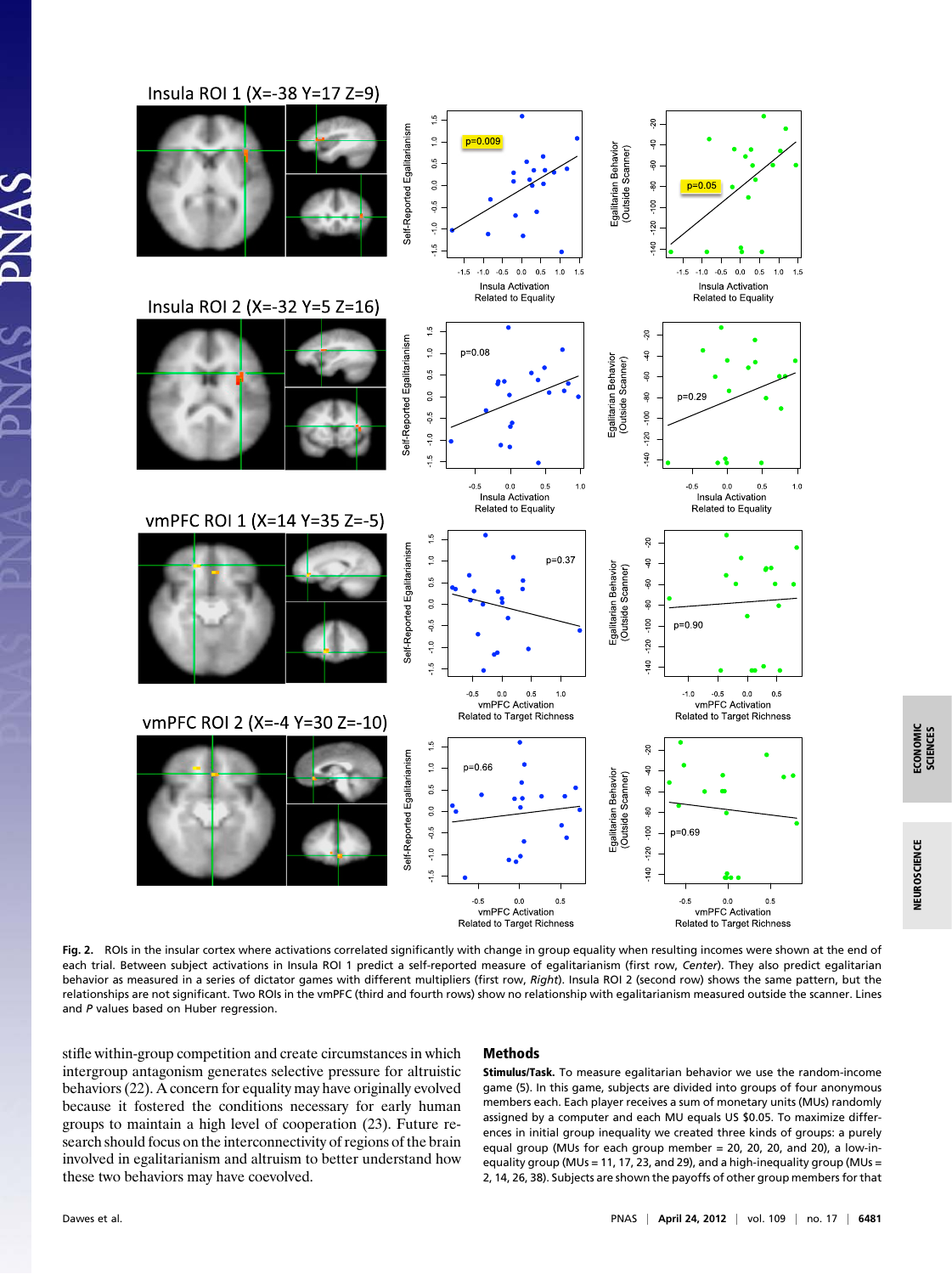round and are then provided an opportunity to give up to 10 "negative tokens" or "positive tokens" to other players. Each negative token costs 1 MU and decreases the payoff of a targeted individual by 3 MUs; positive tokens also cost 1 MU, but increase the targeted individual's payoff by 3 MUs. Groups are randomized after each round to prevent reputation from influencing decisions; interactions between players are strictly anonymous and subjects know this. Furthermore, by allowing participants more than one behavioral alternative, the experiment eliminates possible demand effects (24).

Subjects also completed a self-report survey that included a battery of items, including a standard set of questions that measure egalitarian preferences. At the conclusion of the study, subjects completed five rounds of the modified dictator game (25).

Subjects. All subjects were undergraduate social science majors at the University of California at San Diego and provided informed consent. Based on a pilot study, we chose individuals who bought more positive or negative tokens in relatively unequal conditions of the random-income game to complete an fMRI screening questionnaire. As a result, the subjects selected tend to be more egalitarian than those in the overall pilot sample. Although this selection process potentially makes the sample less representative overall, it increases the number of observations of egalitarian behavior and therefore improves the power of statistical tests. Subjects who were deemed eligible based on the screening questionnaire were invited to participate in the neuroimaging phase of the experiment. The final fMRI sample consisted of 10 males and 10 females that were all very similar in age.

Image Acquisition. fMRI data were collected at the University of California at San Diego on a 3T GE CXK4 Magnet with an eight-channel brain array coil to axially acquire T2\*-weighted echo-planar images (EPI) (field-of-view 230 mm,  $64 \times 64$  matrix; 30 2.6-mm thick slices; 1.4 mm gap; TR = 2,000 ms, TE = 32 ms, flip angle = 90°). The basic structural and functional image processing were conducted with the Analysis of Functional NeuroImages (AFNI) software package (26). All EPI images were aligned to the high-resolution anatomical images and resampled to a voxel size of  $4 \times 4 \times 4$  mm (from the original 3.7  $\times$  $3.7 \times 4$  mm). Data were temporally smoothed, spatially blurred with a 6-mm FWHM spatial filter, and normalized to Talairach space (via AFNI's auto Talairach program, followed by visual inspection of each structural image).

Data Analysis. A regression model was constructed for a contrast against the hypothesized voxel activation, based on a blood-oxygen level-dependent hemodynamic response function with 4- to 6-s peaks (Fig. 1). The model is composed of six time-varying convolved regressors with heights that vary based on certain aspects of the trial (Fig. 1). The parameters of the model were varied by round based on the different characteristics of each respective trial of the random-income game. The coefficient for each regressor was established using a standard general linear model.

The regression model consists of three parts that are designed to measure activation during each phase of the trial:

Introduction phase regressors. An "own income" regressor was computed as the initial income assigned to the subject by the computer, and a "group inequality" regressor was calculated as the initial SD of all four incomes in the group.

Decision phase regressors. A "target richness" regressor was defined as the target's income minus the group average income for the trial. Negative values for this regressor (where the target was poorer than average) were assigned a 0. Similarly a "target poorness" variable was defined as the group average income for the trial minus the target's income. Negative values (where the target was richer than average) were assigned a 0. These two regressors index the degree to which, during decision-making, the target is either doing better or worse than the group as a whole.

Outcome phase regressors. These regressors were used to indicate the change in individual and group incomes during the trial resulting from token purchases by all four group members. An "own income change" regressor measured the

- 1. Smith A (1759) The Theory of Moral Sentiments (Printed for A. Millar and A. Kincaid and J. Bell, London).
- 2. Henrich JP, et al. (2004) Foundations of Human Sociality: Economic Experiments and Ethnographic Evidence from Fifteen Small-Scale Societies (Oxford Univ Press, Oxford, New York).
- 3. Sanfey AG, Rilling JK, Aronson JA, Nystrom LE, Cohen JD (2003) The neural basis of economic decision-making in the Ultimatum Game. Science 300:1755–1758.
- 4. Brosnan SF, De Waal FB (2003) Monkeys reject unequal pay. Nature 425:297–299.
- 5. Dawes CT, Fowler JH, Johnson T, McElreath R, Smirnov O (2007) Egalitarian motives in humans. Nature 446:794–796.
- 6. de Quervain DJ, et al. (2004) The neural basis of altruistic punishment. Science 305: 1254–1258.

subject's final income minus his or her initial income, and a "group equality change" regressor measured the final SD of group incomes minus the initial SD.

A statistical model was used to relate changes in EPI intensity to differences in task characteristics (27). All slices of the EPI scans were temporally aligned following registration to ensure that different relationships with the regressors were not a result of the acquisition of different slices at different times during the repetition interval. EPIs were coregistered using a 3D-coregistration algorithm (28) that has been developed to minimize the amount of image translation and rotation relative to all other images. Six motion parameters were obtained for each subject. Three motion regressors (roll, pitch, and yaw), a linear trend, and constant were included in the model. Based on the fit to the regressors of interest, percent signal changes were calculated on the spatial blurred (6-mm Gaussian blur) normalized brains. Specifically, we used six convolved regressors, two for each phase of the task (Fig. 1). A threshold adjustment method based on Monte-Carlo simulations was applied to prevent identification of false-positive areas of activation (29). Based on these simulations, it was determined that a voxel-wise a priori probability of 0.01 ( $t = 2.552$ ) would result in a corrected cluster-wise activation probability of 0.01 (one-sided) if a minimum volume 320 μL and a connectivity radius of 4.0 mm were to be considered.

Following the individual analysis, we determined how differences in behavior across subjects were related to brain activation differences that are indexed by coefficients on one of the six regressors. Specifically, we considered the behavior during the 20 rounds  $\times$  3 group members (60 total) possible decisions and computed two measures of egalitarian behavior: (i) a "take from rich" measure equal to the Pearson correlation between "target richness" and the amount of the change in the target income resulting from the subject's purchases of positive and negative tokens; (ii) a "give to poor" measure equal to the Pearson correlation between "target poorness" and the amount of the change in the target income resulting from the subject's purchases of positive and negative tokens. To identify ROIs, these measures were used in a multiple regression analysis with the behavior as the independent measures and the first level analysis as the dependent measure. These results were analyzed in R (30) for group effects and correlations. Using the "take from rich" measure, we identified four ROIs using "natomically constrained functional regions of interest" (31). For the insular cortex we constructed a probability mask. The probability mask was modeled after a well-documented atlas of various neurological structures. Briefly, to extract a mask for the insular cortex, we used Individual Brain Atlases using Statistical Parametric Mapping software (32), a toolbox for segmenting structural MR images. All programs in this toolbox are developed in MATLAB (33), based on a widely used neuroimaging software package, SPM (Wellcome Trust Centre for Neuroimaging, London, United Kingdom). This package uses the nonlinear registration and gray matter segmentation processes performed through SPM5 subroutines. The group insula mask was obtained by averaging across the individual insular masks and requiring that for the common insula mask each voxel had to cover the insula gray matter in at least 50% of all subjects.

Second-Level Analysis. All second-level analyses were conducted using the statistical programming language R (30) and with SPSS software, version 10. Specifically, a mixed-model analysis was conducted with the R procedure lme, which is part of the nlme library. The fixed effects were decision type, the random effects were subjects. Moreover, we conducted voxel-wise multiple linear regression analyses with performance during the task as independent measures, and the percent signal change during the different decision-making phases as the dependent measure using the Im procedure in R. Finally, we conducted a between-subjects analysis of activations in the identified ROIs (as measured by coefficients on the regressors) and measures of self-reported and behavioral egalitarianism outside the scanner using the rlm procedure in R.

ACKNOWLEDGMENTS. J.H.F. thanks the University of California at San Diego Committee on Research for generous research support.

- 7. Harbaugh WT, Mayr U, Burghart DR (2007) Neural responses to taxation and voluntary giving reveal motives for charitable donations. Science 316:1622–1625.
- 8. Tricomi E, Rangel A, Camerer CF, O'Doherty JP (2010) Neural evidence for inequalityaverse social preferences. Nature 463:1089–1091.
- 9. Johnson T, et al. (2009) The role of egalitarian motives in altruistic punishment. Econ Lett 102:192.
- 10. Fehr E, Gächter S (2002) Altruistic punishment in humans. Nature 415:137–140.
- 11. Fliessbach K, et al. (2007) Social comparison affects reward-related brain activity in
- the human ventral striatum. Science 318:1305–1308. 12. Tabibnia G, Satpute AB, Lieberman D (2008) The sunny side of fairness: Preference for fairness activates reward circuitry (and disregarding unfairness activates self-control circuitry). Psychol Sci 19:339–347.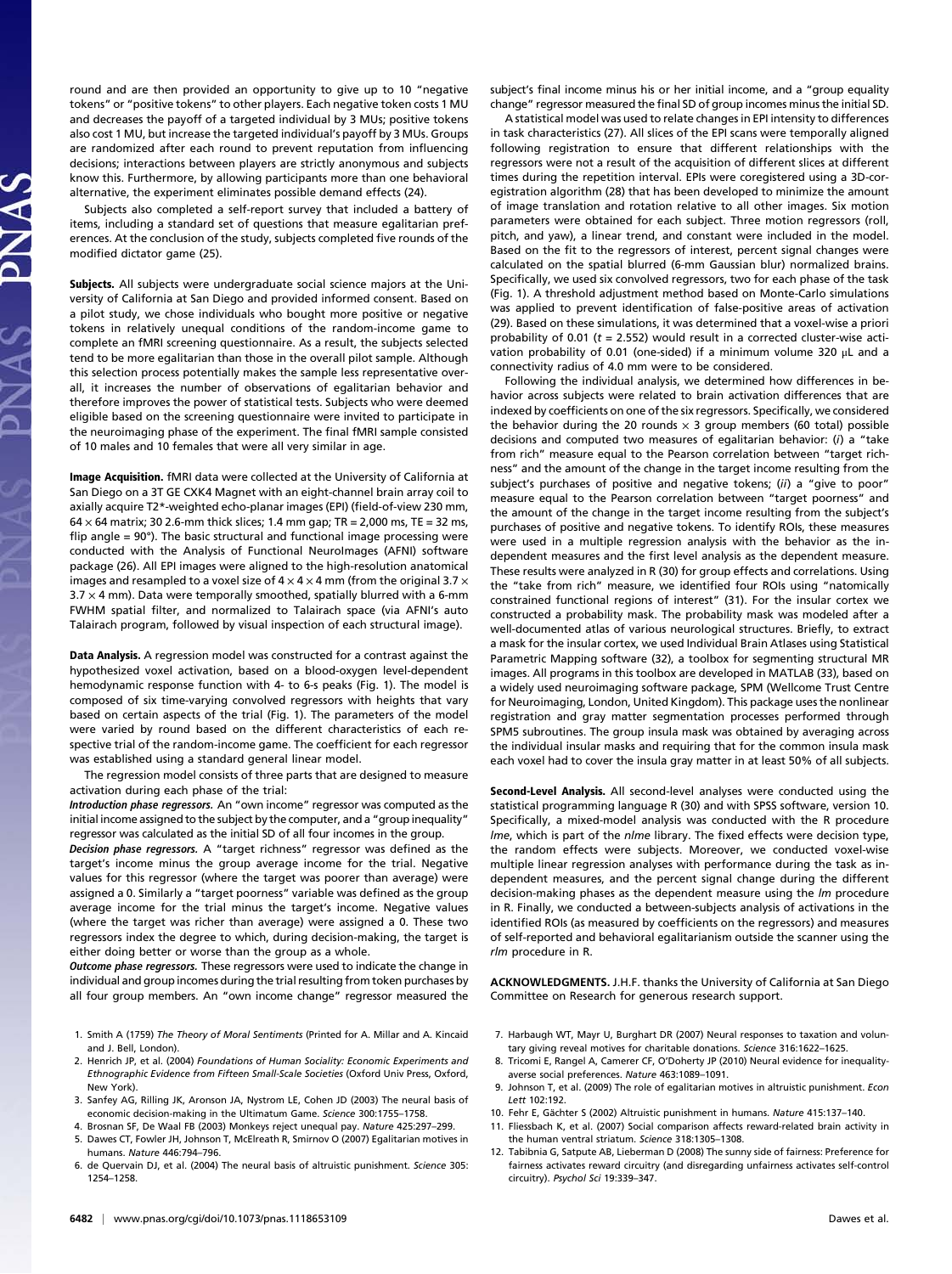- 13. Lacerda AL, Hardan AY, Yorbik O, Keshavan MS (2003) Measurement of the orbitofrontal cortex: A validation study of a new method. Neuroimage 19:665– 673.
- 14. Wright ND, Symmonds M, Fleming SM, Dolan RJ (2011) Neural segregation of objective and contextual aspects of fairness. J Neurosci 31:5244–5252.
- 15. King-Casas B, et al. (2008) The rupture and repair of cooperation in borderline personality disorder. Science 321:806–810.
- 16. Craig AD (2002) How do you feel? Interoception: The sense of the physiological condition of the body. Nat Rev Neurosci 3:655–666.
- 17. Craig AD (2009) How do you feel—now? The anterior insula and human awareness. Nat Rev Neurosci 10:59–70.
- 18. Singer T, Critchley HD, Preuschoff K (2009) A common role of insula in feelings, empathy and uncertainty. Trends Cogn Sci 13:334–340.
- 19. Masten CL, Morelli SA, Eisenberger NI (2011) An fMRI investigation of empathy for 'social pain' and subsequent prosocial behavior. Neuroimage 55:381–388.
- 20. Dewall CN, et al. (2010) Acetaminophen reduces social pain: Behavioral and neural evidence. Psychol Sci 21:931–937.
- 21. Immordino-Yang MH, McColl A, Damasio H, Damasio A (2009) Neural correlates of admiration and compassion. Proc Natl Acad Sci USA 106:8021–8026.
- 22. Bowles S (2006) Group competition, reproductive leveling, and the evolution of human altruism. Science 314:1569–1572.
- 23. Boehm C (1999) Hierarchy in the Forest (Harvard, Cambridge).

DN AC

- 24. Orne MT (1962) On the social psychology of the psychological experiment: With particular reference to demand characteristics and their implications. Am Psychol 17:776.
- 25. Andreoni J, Miller J (2002) Giving according to GARP: An experimental test of the consistency of preferences for altruism. Econometrica 70:737––753.
- 26. Cox RW (1996) AFNI: Software for analysis and visualization of functional magnetic resonance neuroimages. Comput Biomed Res 29:162–173.
- 27. Haxby JV, Hoffman EA, Gobbini MI (2000) The distributed human neural system for face perception. Trends Cogn Sci 4:223-233.
- 28. Eddy WF, Fitzgerald M, Noll DC (1996) Improved image registration by using Fourier interpolation. Magn Reson Med 36:923–931.
- 29. Forman SD, et al. (1995) Improved assessment of significant activation in functional magnetic resonance imaging (fMRI): Use of a cluster-size threshold. Magn Reson Med 33:636–647.
- 30. R Development Core Team (2011) R: A language and environment for statistical computing (R Foundation for Statistical Computing, Vienna). Available at [http://cran.](http://cran.r-project.org/) [r-project.org/](http://cran.r-project.org/).
- 31. Johnstone T, et al. (2005) Stability of amygdala BOLD response to fearful faces over multiple scan sessions. Neuroimage 25:1112–1123.
- 32. Alemán-Gómez Y, Melie-García L, Valdés-Hernandez, P (2006) IBASPM: Toolbox for automatic parcellation of brain structures. Available on CD-Rom in NeuroImage 31(Suppl 1). Available at<http://www.thomaskoenig.ch/Lester/ibaspm.htm>.
- 33. MATLAB version 7.10.0. (The MathWorks Inc., Natick, MA). Available at [http://www.](http://www.mathworks.com) [mathworks.com](http://www.mathworks.com).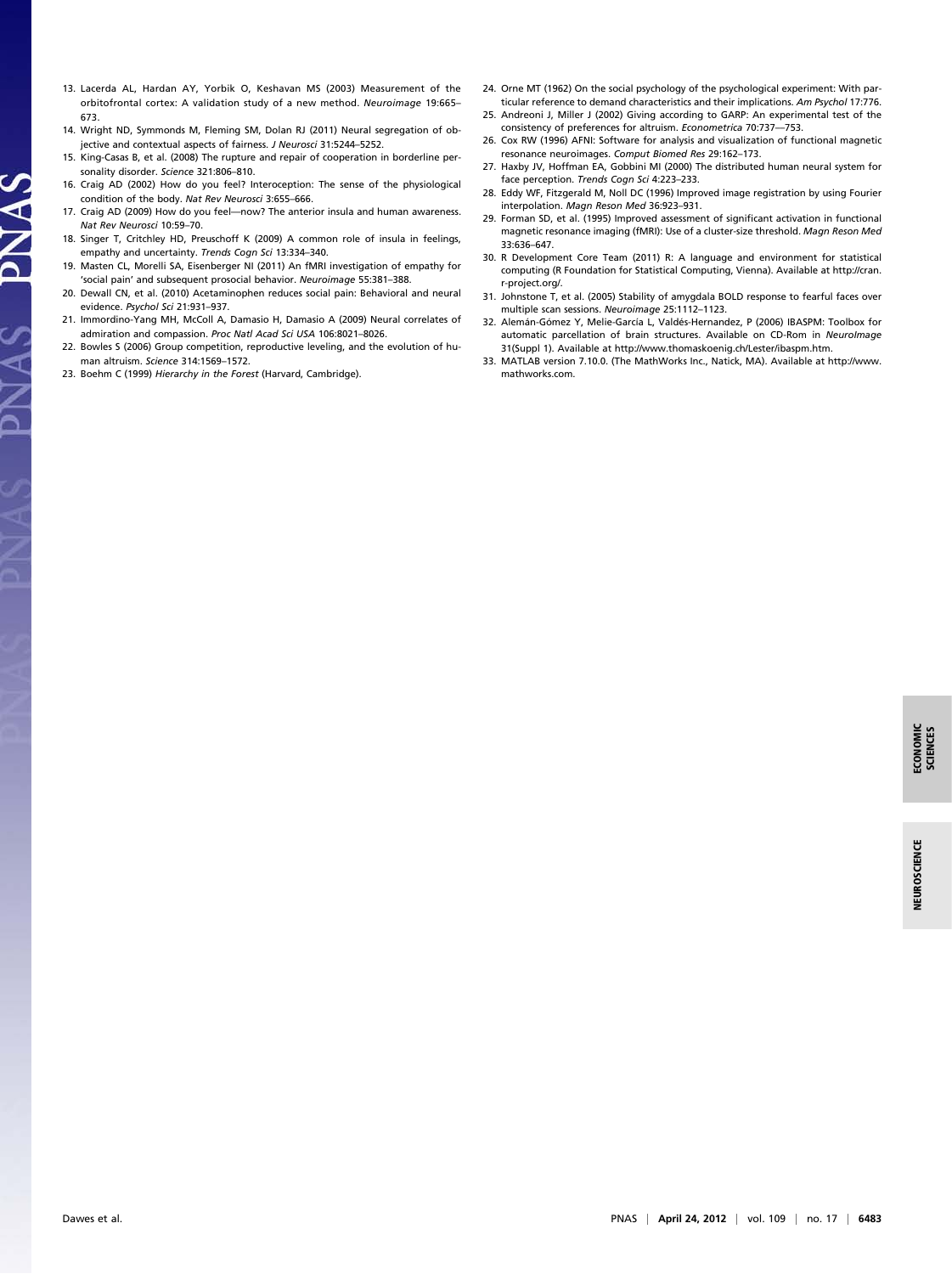# Supported the 1972 (see a 1140 CE2100)

### Dawes et al. 10.1073/pnas.1118653109

### SI Methods

The supplementary information includes:  $(i)$  details of behavioral and attitudinal studies conducted inside and outside the scanner, and  $(ii)$  complete instructions for both studies.

Study Details. Pilot study. In the "random-income" game player allocations are randomly drawn from the empirical distribution. Our study had different distributions of allocations based or treatments (T1–T3). In the three treatments allocations are shown to each subject. Each subject was given an opportunity to increase or decrease the income of other subjects. Each subject could buy up to 10 "positive" tokens and up to 10 "negative" tokens for each of the other players. Each negative token costs the subject one token and reduces the target's income by three tokens. Each positive token costs the subject one token and increases the target's income by three tokens. One by one, each target's income was highlighted and the subject was asked if he or she wanted to buy tokens. After subjects make their decisions, they saw the results (unless in an intersession group, see below) and then proceeded to the next treatment.

The distribution of allocations were symmetric and varied in the degree of inequality as follows:  $T1 = (20, 20, 20, 20)$ ,  $T2 = (11, 10)$ 17, 23, 29), and  $T3 = (2, 14, 26, 38)$ . In particular, T1 is the perfect equality condition, and served a contrast for the other conditions that exhibit increasing degrees of inequality. Subjects were randomly assigned incomes such that they were the low, middle-low, middle-high, or high earner at different points during the study.

We ran two types of random income games. In the first type, subjects were matched with three subjects from the same session (S) and in the second type subjects were matched with three subjects from other sessions (O). The purpose of the latter-type groups was to be able to match subject responses to subjects who are chosen for the second functional MRI (fMRI) phase of the study. Each subject participated in both types of groups. Subjects were paid for their decisions in S rounds of the random-income treatments following the conclusion of the session because we had complete information about all player choices at that time. For O rounds, they were paid immediately following the fMRI portion of the study.

The order of group types was randomly determined to prevent the group type and time of payment from influencing subject choices. At the conclusion of the punishment and reward stage for each treatment in which the subject has been placed in a same type S treatment, subjects saw their fellow players' decisions and the total income they earned for that treatment. At the conclusion of the punishment and reward stage for each treatment in which the subject was placed in a type O treatment, subjects received a message stating that their decisions for that treatment will be matched with a player in another session and they will be paid at a later time. Subjects did not know at the time of their initial decision which type of round they were in or how many type S and O rounds they would play in total.

In total, each subject played 3 rounds of type S and 18 rounds of type O random-income games. We ran six sessions of the randomincome game with a total of 140 subjects.

Subject selection for fMRI study. After the conclusion of the pilot study we chose subjects from the pilot who bought more positive or negative tokens in relatively unequal conditions to complete an fMRI screening questionnaire. Those who were deemed eligible were invited to participate in the neuroimaging phase of the experiment. The final fMRI sample consisted of 10 males and 10 females that were all very similar in age.

Study payment. Pilot subjects were paid a show-up fee of \$10. These subjects were paid for all of their S rounds at the conclusion of each session and were paid at the conclusion of the study for the O rounds. The fMRI subjects were paid a show-up fee of \$50 and were then paid for their actions in the game at the conclusion of the study.

Dictator game. At the time of final payment subjects were asked to play five rounds of the modified dictator game (1). The dictator game involves two "players." The first player determines a split of some endowment between herself and the other player. In our case, subjects were asked to split 10 lottery tickets between themselves and an anonymous study recipient. The second player simply receives the number of tickets the first player has allocated to her and thus has no strategic role in the game. If the first individual were only concerned with her own well-being, she would keep all of the tickets and pass nothing. Therefore, any positive allocation to the second player is viewed as a revealed-preference measure of altruism.

The modified dictator game (2) enables researchers to distinguish between egalitarian and altruist preference types. Egalitarians prefer to equalize the payoffs to both players in each of the dictator games, whereas altruists simply maximize the amount they give away. In the modified dictator game subjects are asked to play several dictator games in which the price of passing some of the endowment to the other player varies. In our experiment there were five conditions: each ticket kept would yield one chance in lottery for the player originally given the endowment and each ticket passed would yield one chance for the other player (1:1); each ticket kept would yield one chance and each passed would yield two chances (1:2); each ticket kept would yield one chance and each passed would yield three chances (1:3); each ticket kept would yield two chances and each passed would yield one chance (2:1); each ticket kept would yield three chances and each passed would yield one chance (3:1). Egalitarians prefer to equalize the payoffs to both players in each of the dictator games, therefore they should pass 5 tickets in the 1:1 condition, 3.33 tickets in the 1:2 condition, 2.5 tickets in the 1:3 condition, 6.67 tickets in the 2:1 condition, and 7.5 tickets in the 3:1 condition. Tickets were not divisible but the degree to which subjects exhibited egalitarian preferences were determined by how closely they matched this ideal type. Specifically, our measure of egalitarian behavior is equal to the negative of the sum of the square difference in each game between the number of tickets given away and the number an egalitarian would give away.

Subjects were informed that their participation made them eligible to win \$100. They were told that a winner would be drawn randomly and that the number of times an individual's name was entered in the draw depended on allocations in the dictator game. Self-reported egalitarianism. We administered to subjects six questions that have been asked repeatedly in the National Election Studies since 1984 (3) to measure self-reported egalitarianism. Each question included response options of Strong Agree, Agree Somewhat, Neither, Disagree Somewhat, Strongly Disagree. These questions included:

- Q1: Our society should do whatever is necessary to make sure that everyone has an equal opportunity to succeed.
- Q2: We have gone too far in pushing equal rights in this country.
- Q3: One of the big problems in this country is that we don't give everyone an equal chance.
- Q4: This country would be better off if we worried less about how equal people are.
- Q5: It is not really that big a problem if some people have more of a chance in life than others.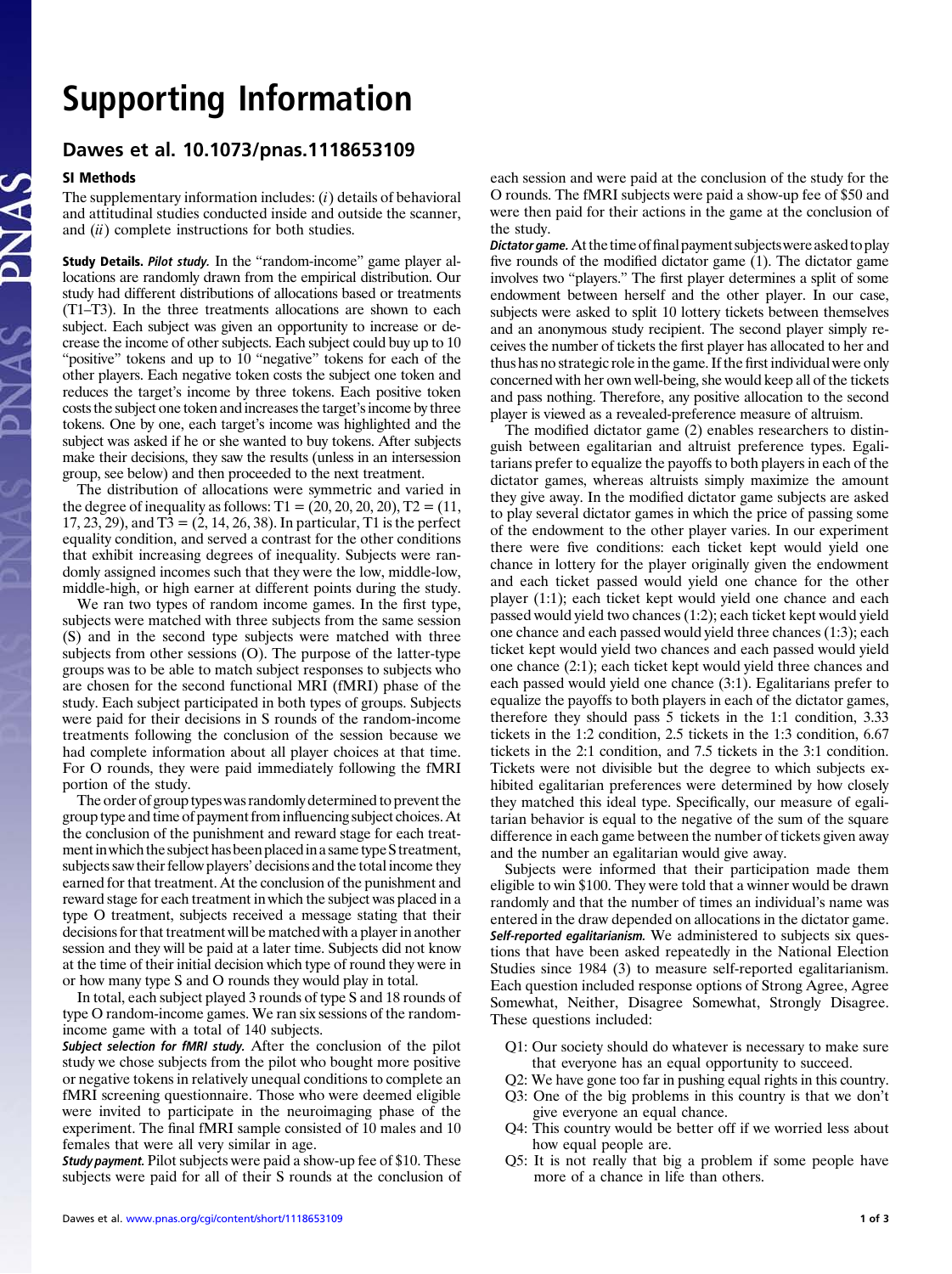Q6: If people were treated more equally in this country we would have many fewer problems.

A factor analysis showed that these questions all load on the same factor with a Cronbach's  $\alpha = 0.88$ . The factor from this analysis is treated as the egalitarianism index, with positive values indicating greater self-assessment of egalitarianism. This measure is significantly correlated with the dictator game measure of egalitarianism (Pearson's correlation 0.69, 95% confidence interval 0.23–0.85).

Study Instructions. Random-income game subject instructions. You are now taking part in an economic experiment, which has been financed by various foundations for research. If you read the following instructions carefully, you can, depending on your decisions, earn a considerable amount of money. It is therefore very important that you read these instructions carefully.

The instructions, which we have distributed to you, are solely for your private information. It is prohibited to communicate with the other participants during the experiment. Should you have any questions please ask us.

During the experiment we will not speak of Dollars but rather of tokens. During the experiment your entire earnings will be calculated in tokens. At the end of the experiment the total amount of tokens you have earned will be converted to Dollars at the following rate:

### 1 token  $=$  5 cents.

The experiment is divided into periods. In total, the experiment has 21 periods. In each period the participants are divided into groups of four. That is, your group has three other participants in it aside from you. Group composition will change in each period. In each of the 21 periods your group of four is composed of different people. Therefore, in each of the 21 periods you will form a group with three different people. For some of the 21 periods your group will be made up of participants from other sessions.

### First Stage

At the beginning of each period the computer will randomly choose a number of tokens to give to each person in your group. The income of each group member from the project is calculated in the same way. An income screen will show you how many tokens you and each member of your group have earned at the first stage.

After the first stage concludes, we will begin the second stage.

Do you have any questions?

### Second stage

You will see how much the individual group members have earned in the first stage. Please note that who is in your group is randomly determined in each period; the individuals in your group are likely to change over the course of the experiment.

You will now have the opportunity to change or leave unchanged the income of each of the other group members. You can either decrease their income by allocating negative tokens or you can increase their income by allocating positive tokens.The other group members can also reduce or increase your income, if they so wish.

You must decide how many negative or positive tokens to give to each of the other three group members and then move the slider to either the left to give negative tokens or to the right to give positive tokens. If you do not want to change the income of a particular group member, simply do not move the slider. Once you have made a decision regarding a member of your group, hit the Allocate button to move to the next group member.

If you distribute negative tokens, you must pay a cost for each of the negative tokens you allocate. Negative tokens are integers between 0 and 10. The more negative tokens you allocate, the higher your costs. The following formula indicates how much it costs to allocate negative tokens:

Cost of negative tokens  $=$  Sum of allocated negative tokens.

Each negative token therefore costs you 1 token. If, for instance, you allocate 2 negative tokens to one group member, you must pay a cost of 2 tokens. If you allocate 9 negative tokens to another member, it will cost you an additional 9 tokens; if you allocate 0 negative tokens to the last group member, there will be no additional cost. Therefore, you have allocated a total of 11 negative tokens and your total costs are 11 tokens (2+9+0).

Each negative token you allocate to a group member reduces his or her income by 3 tokens. If you allocate 0 tokens to a certain group member, you do not change the income of this group member. If, however, you allocate one negative token to a group member, you reduce his or her income by 3 tokens. If you allocate 2 negative tokens to a group member, you reduce his or herincome by 6 tokens.

If you distribute positive tokens, you must pay a cost for each of the positive tokens you allocate. Positive tokens are integers between 0 and 10. The more positive tokens you allocate, the higher your costs. The following formula indicates how much it costs to allocate positive tokens:

### Cost of positive tokens  $=$  Sum of positive tokens.

Each positive token therefore costs you 1 token. If, for instance, you allocate 2 positive tokens to one group member, you must pay a cost of 2 tokens. If you allocate 9 positive tokens to another member, it will cost you an additional 9 tokens; if you allocate 0 positive tokens to the last group member, there will be no additional cost. Therefore, you have allocated a total of 11 positive tokens and your total costs are 11 tokens  $(2+9+0)$ .

Each positive token you allocate to a group member increases his or her income by 3 tokens. If you allocate 0 positive tokens to a certain group member, you do not change the income of this group member. If, however, you allocate one positive token to a group member, you increase his or her income by 3 tokens. If you allocate 2 positive tokens to a group member, you increase his or her income by 6 tokens.

Whether or by how much the income at the end of the period is in total increased or decreased depends on the total of the received positive or negative tokens. If somebody receives a total of 3 negative tokens (from all other group members in this period), then his or her income would be decreased by 9 tokens. If somebody receives a total of 4 negative tokens, his or her income is reduced by 12 tokens. Likewise, if somebody receives a total of 3 positive tokens (from all other group members in this period), then his or her income would be increased by 9 tokens. If somebody receives a total of 4 positive tokens, his or her income is increased by 12 tokens. Your total income from the two stages is therefore calculated as follows:

Total income (in tokens) at the end of the period = period income  $=$  income from first stage  $(1)$ 

- $-3$ <sup>\*</sup>(sum of received negative tokens)(2)
- $+3*(sum of received positive tokens)(3)$
- − costs of your negative tokens allocated to others(4)
- − costs of your positive tokens allocated to others(5)

if 
$$
(1) + (2) + (3) + (4) + (5) \ge 0
$$
;

 $= 0$  – costs of your distributed tokens

if  $(1) + (2) < 0$ 

Please note that your income in tokens at the end of the period can be negative, if the costs of your distributed (negative or positive) tokens exceed your income in tokens minus the cost of received negative tokens plus the cost of received positive tokens. You can, however, avoid such losses with certainty through your